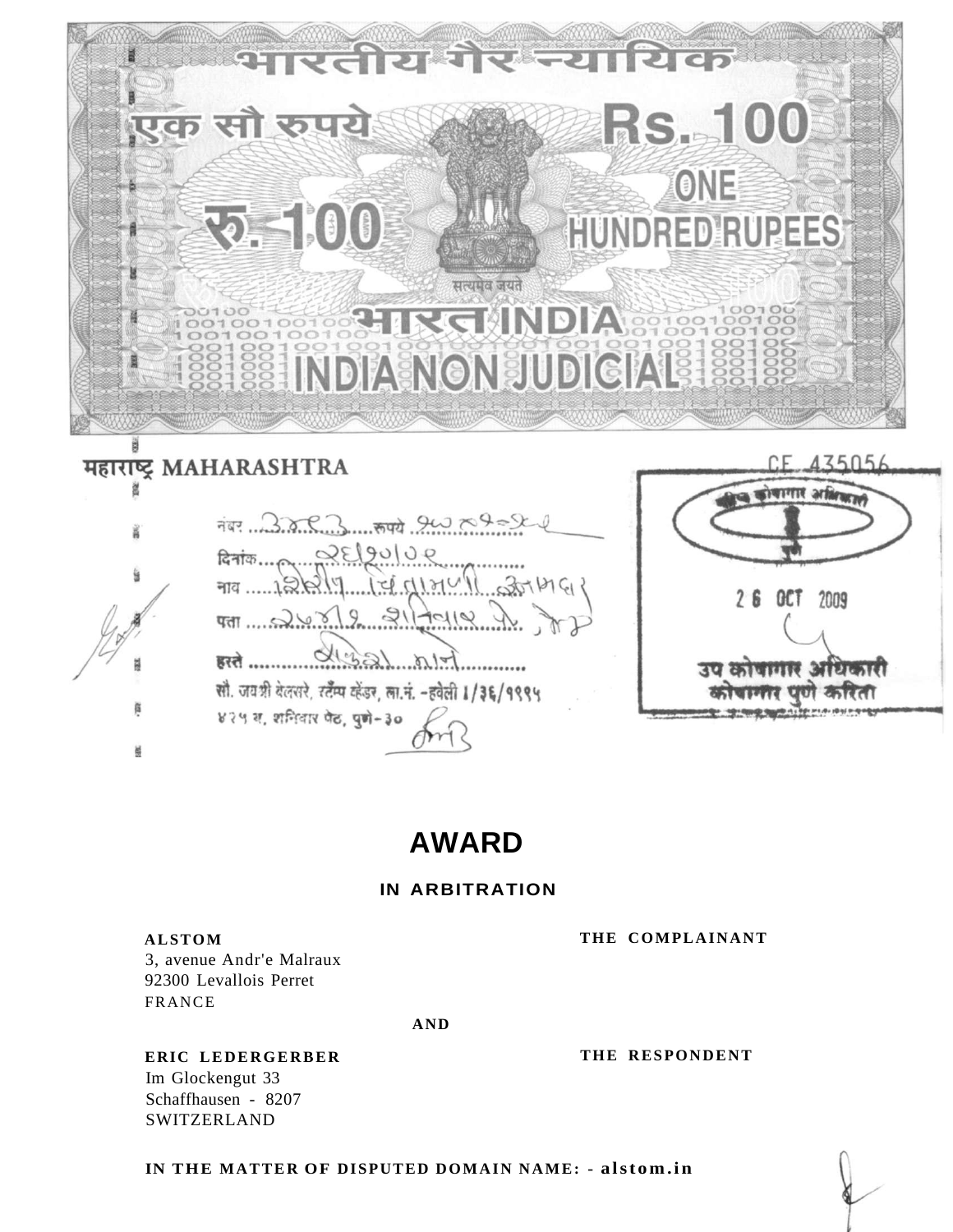(NIXI)

# **BEFOR E MR.S.C.INAMDAR , B.COM. LL.B., F.C.S. SOL E ARBITRATO R**

**DELIVERED ON THIS 26th DAY OF OCTOBER TWO THOUSAND NINE AT PUNE.** 

### **SUMMARISE D INFORMATIO N ABOU T TH E DISPUTE:**

| 01. Names and addresses       | <b>ALSTOM</b>                |
|-------------------------------|------------------------------|
| Of the Complainant: -         | 3, avenue Andre Malraux      |
|                               | 92300 Levallois Perret       |
|                               | <b>FRANCE</b>                |
| <b>Through</b> its authorized | Nathalie DREYFUS             |
| representative                | Dreyfus & Associes           |
|                               | 78, Avenue Raymond Poinear'e |
|                               | <b>75116 Paris</b>           |
|                               | <b>FRANCE</b>                |
| 02. Name and address of       | ERIC LEDERGERBER             |
| The Respondent: -             | Im Glockengut 33             |

Im Glockengut 33 Schaffhausen 8207 **SWITZERLAND** 

| Sr.<br>No. | <b>Particulars</b>                                                              | Date<br>(Communications in<br>electronic mode) |
|------------|---------------------------------------------------------------------------------|------------------------------------------------|
| 01         | Arbitration case was referred to me                                             | 04/10/2009                                     |
| 02         | Acceptance was given by me                                                      | 04/10/2009                                     |
| 03         | Hard copy of the complaint was received and<br>Notice of arbitration was issued | 08/10/2009                                     |
| 05         | Submission of reply by the Respondent                                           | Not Submitted                                  |
| 06         | Reminder to the Respondent to submit his say                                    | 22/10/2009                                     |
| 07         | Issue of award                                                                  | 26/10/2009                                     |
|            |                                                                                 |                                                |

### 02. Calendar of Major events:

### **I] PRELIMINARY : -**

M/s ALSTOM. having its office at 3. avenue Andre Malraux 92300 Levallois Perret FRANCE **(The Complainant)** have filed complaint with National Internet Exchange of India (NIXI) disputing the registration of domain name 'alstom.in' (the disputed domain name / domain name) in the name of the Respondent Eric I, edergerber of Switzerland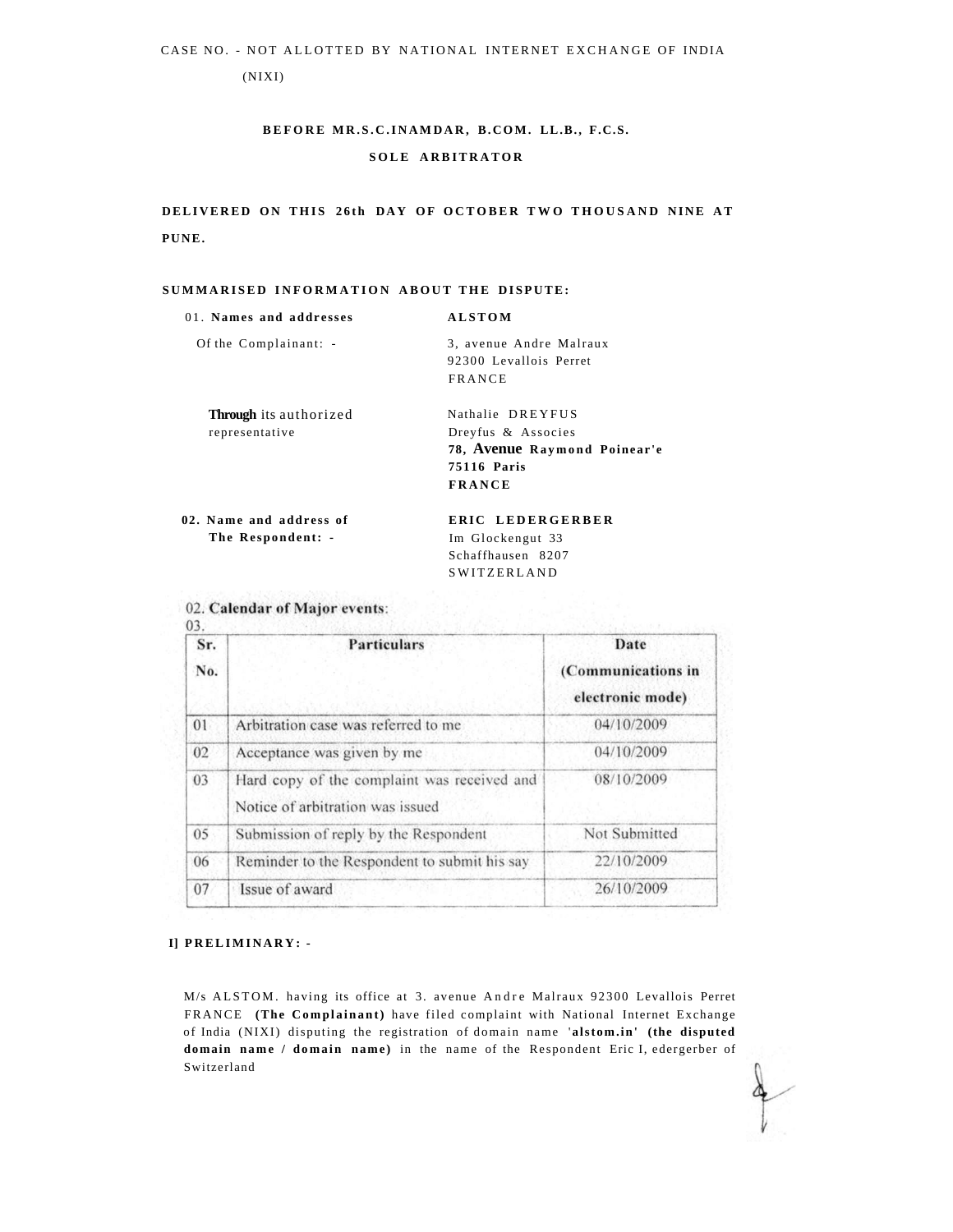- 1) Since the Complainant is holder of various trademarks / service marks with the word **ALSTOM** it has disputed registration of domain name 'alstom.in' **(the disputed / domain name )** in the name of **Th e Respondent.**
- 2) Major events took place as enumerated in the above table.

### **II] PROCEDURE FOLLOWED IN ARBITRAION PROCEEDINGS: -**

- 01. In accordance with INDRP read with INDRP Rules of Procedure, notice of arbitration was sent to the Respondent on 8th October 2009 with the instructions to file his say latest by 19<sup>th</sup> October 2009.
- 02. The Respondent failed / neglected to submit his say / reply to the Complaint by 19<sup>th</sup> October 2009.
- 03. Therefore reminder notice was sent to the Respondent on 20<sup>th</sup> October 2009 with the instructions to file his say / reply to the Complaint latest by  $24^{th}$ October 2009.
- 04. The Respondent has failed / neglected to file his say *I reply* to the Complaint even by the extended deadline of 24<sup>th</sup> October 2009.
- 05. The Respondent has failed  $/$  neglected to communicate with the Arbitrator even for extension of period to submit his say on both the instances of notices sent to him.

### **III] SUMMARY OF THE COMPLAINT: -**

- (A) The Complainant has raised, *inter-alia*, following important objections to registration of disputed domain name in the name of the Respondent and contended as follows in his Complaint:
	- a) The Complainant is a global leader in power generation and rail transport infrastructure and a multinational company. In the field of rail transport the Complainant is **globally** number one in terms of orders. It also provides turnkey integrated power plant solutions and associated services. It has also built the world's largest luxury cruise liner the Queen Mary II. It employs more than 80000 people in 70 countries.
	- b) The Complainant is a registered proprietor of numerous international trademarks including in India on which the complaint is based. The Complainant has produced copies of such registration certificates of trademarks. The Complainant also uses ALSTOM as a trade name.
	- c) The Complainant owns several domain names including its main trademark ALSTOM. The Complainant has produced copies of such domain names being owned by it.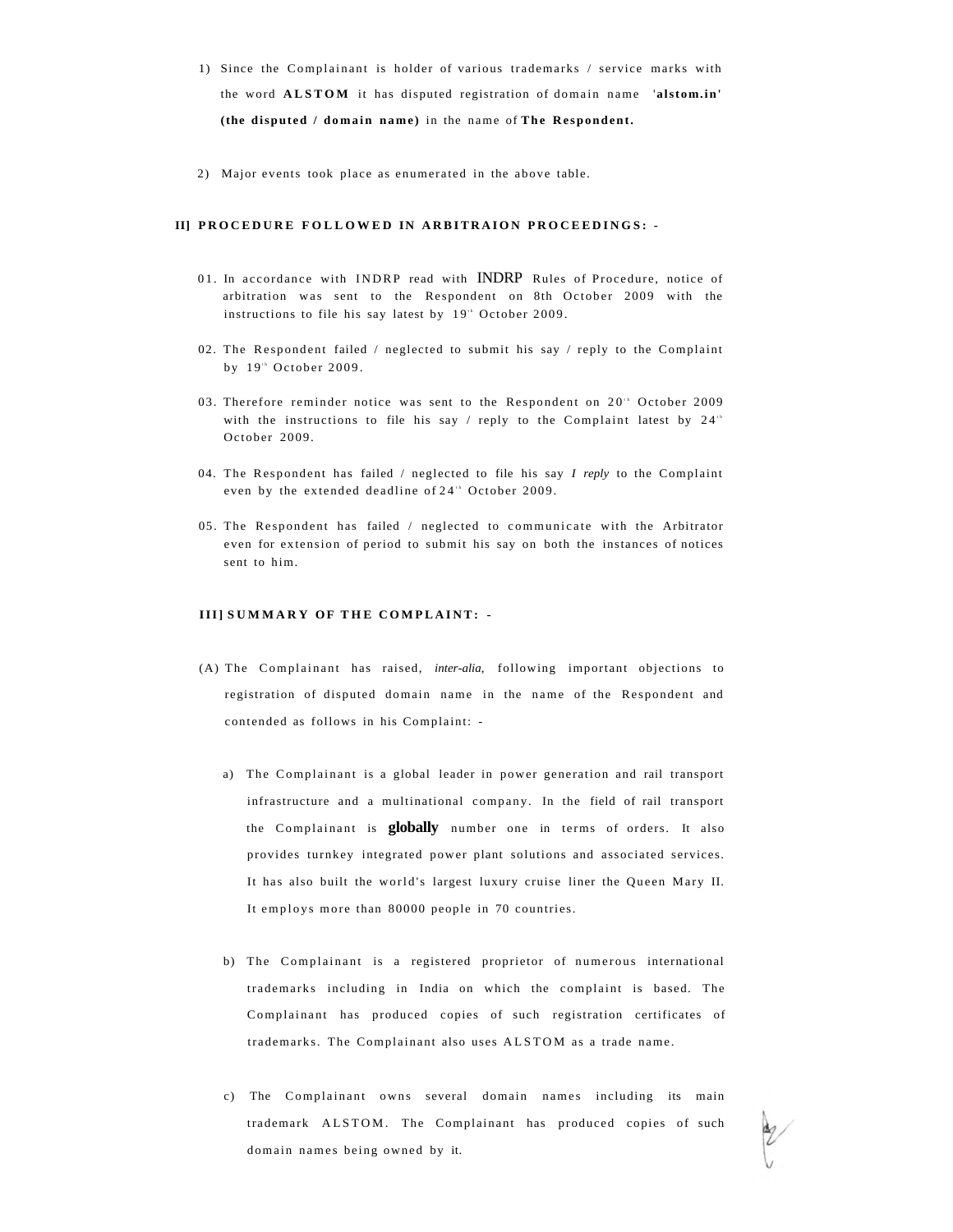- d) The Respondent's domain name alstom.in is identical to the Complainant's ALSTOM mark which incorporates Complainant's mark in its entirety. Therefore it is identical or confusingly similar to Complainant's registered mark. The Respondent has no prior rights or legitimate interests in the disputed domain name much less in trade marks of the Complainant.
- e) The Respondent is not affiliated with the Complainant in any way nor has the Complainant authorized the Respondent to use or register or to seek any domain name incorporating the said mark.
- f) The Respondent has neither used nor made any demonstrable preparation to use the domain name or a name corresponding to the domain name in connection with bona fide offering of **goods** or services.
- g) The Respondent has offered in its correspondence to sell the disputed domain name to the Complainant for an amount of  $\in 1000$  which exceeds the out of pocket expenses.
- h) The Respondent has never been known by the name ALSTOM .
- i) The Respondent is not making a legitimate non-commercial or fair use of the domain name.
- j) The Respondent is a citizen of Switzerland and has his domicile there and has never shown his potential links with India.
- k) The disputed domain name redirects to the official website of Alstom dedicated to India. Consequently the Respondent can not claim that he does not know the ALSTOM trademark.
- 1) The Respondent has registered or acquired the domain name for the purpose of selling, renting or otherwise transferring the domain name to the Complainant or to his competitor, such registration can be considered as bad faith registration and use of the domain name .
- m) On the basis of above contentions, *inter-alia* other contentions, the Complainant has requested that the domain name be transferred to ALSTOM. The sum of Rs.5.00.000/- be awarded to the Complainant towards infringement of its **rights**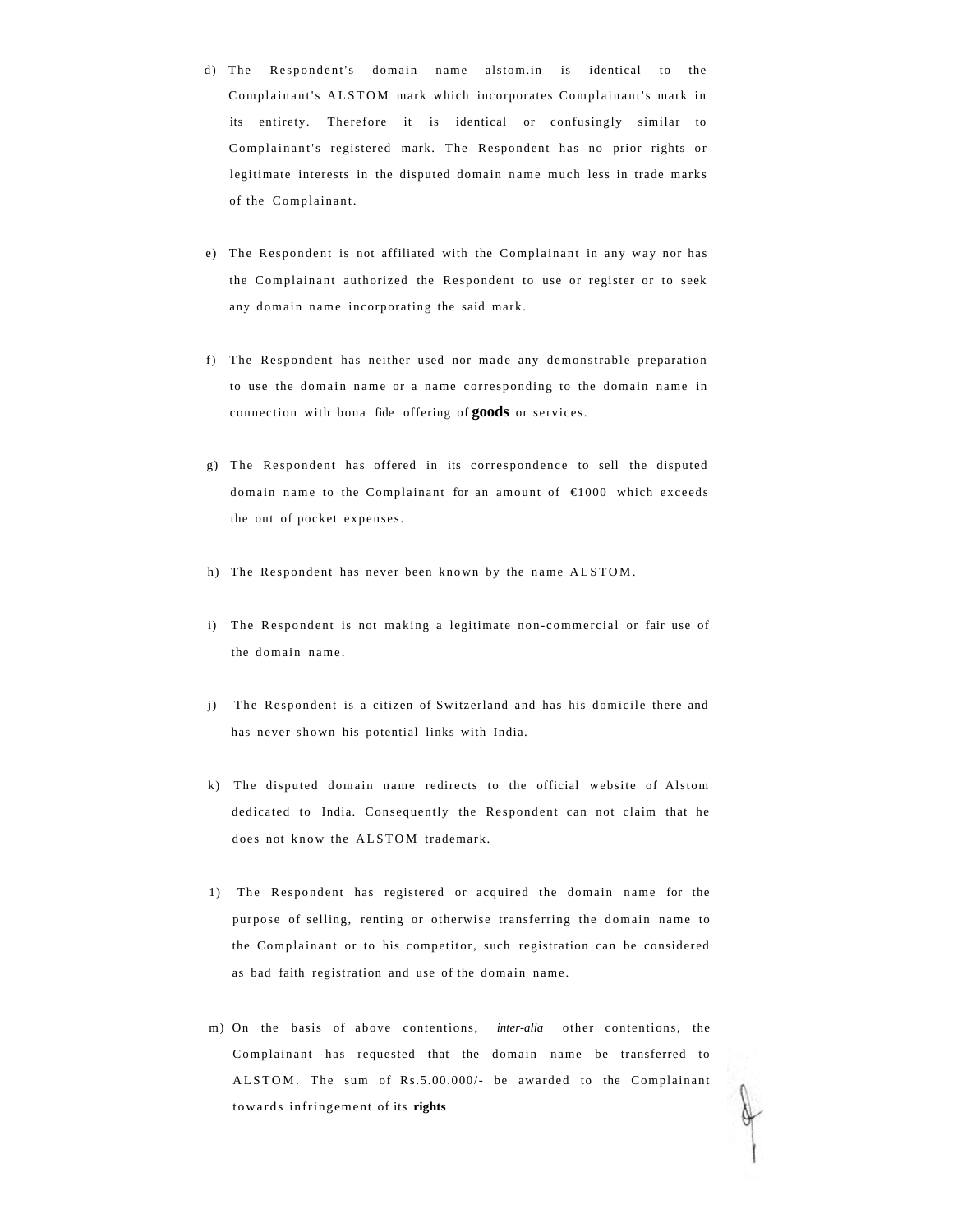n) The Complainant has cited various eases decided by Arbitrators in India and abroad in support of his claims and requests.

### **IV] NO LY TO THE COMPLAINT / STATEMENT OF DEFENSE: -**

In response to the contentions of the Complainant, the Respondent has failed / neglected to submit his say / reply to the complaint, despite being given sufficient notice and period, including extended period for the same. I am therefore constrained to pass this award *EX-PARTE.* 

### **ISSUES & FINDINGS : -**

On the basis of policies and rules framed by NIXI in respect of dispute resolution as also on the basis of submissions of both the parties I have framed following issues. My finding on each issue is also mentioned against it respectively.

| SR. | <b>ISSUE</b>                                              | <b>FINDING</b> |
|-----|-----------------------------------------------------------|----------------|
| NO. |                                                           |                |
| 01  | Whether the Complainant could establish his nexus with    |                |
|     | the registered trade marks and as such whether he is      | Yes            |
|     | entitled to protect their rights / interests in the same? |                |
| 02  | Whether the Registrant's domain name is identical or      |                |
|     | confusingly similar to a name or trademark in the         | Yes            |
|     | Complainant has rights'?                                  |                |
| 03  | Whether the Respondent is holder of any registered        |                |
|     | trademark or service mark and accordingly has any right   | No             |
|     | or legitimate interest in respect of disputed domain      |                |
|     | name?                                                     |                |
| 04  | Whether the Registrant / Respondent has registered        |                |
|     | domain name in bad faith?                                 | Yes            |
| 0.5 | Whether the Registrant has commonly been known by         |                |
|     | the domain name?                                          | No             |

### VII] **BASIS OF FINDINGS : -**

Due to failure / negligence on the part of the Respondent to submit his say / reply to the Complaint. I have to rely solely on the documents furnished by the Complainant and his written complaint Accordingly above findings have been based solely on the Complaint along with supporting documents furnished by the Complainant. However the Complainant has sufficiently established his claims according to INDRP.